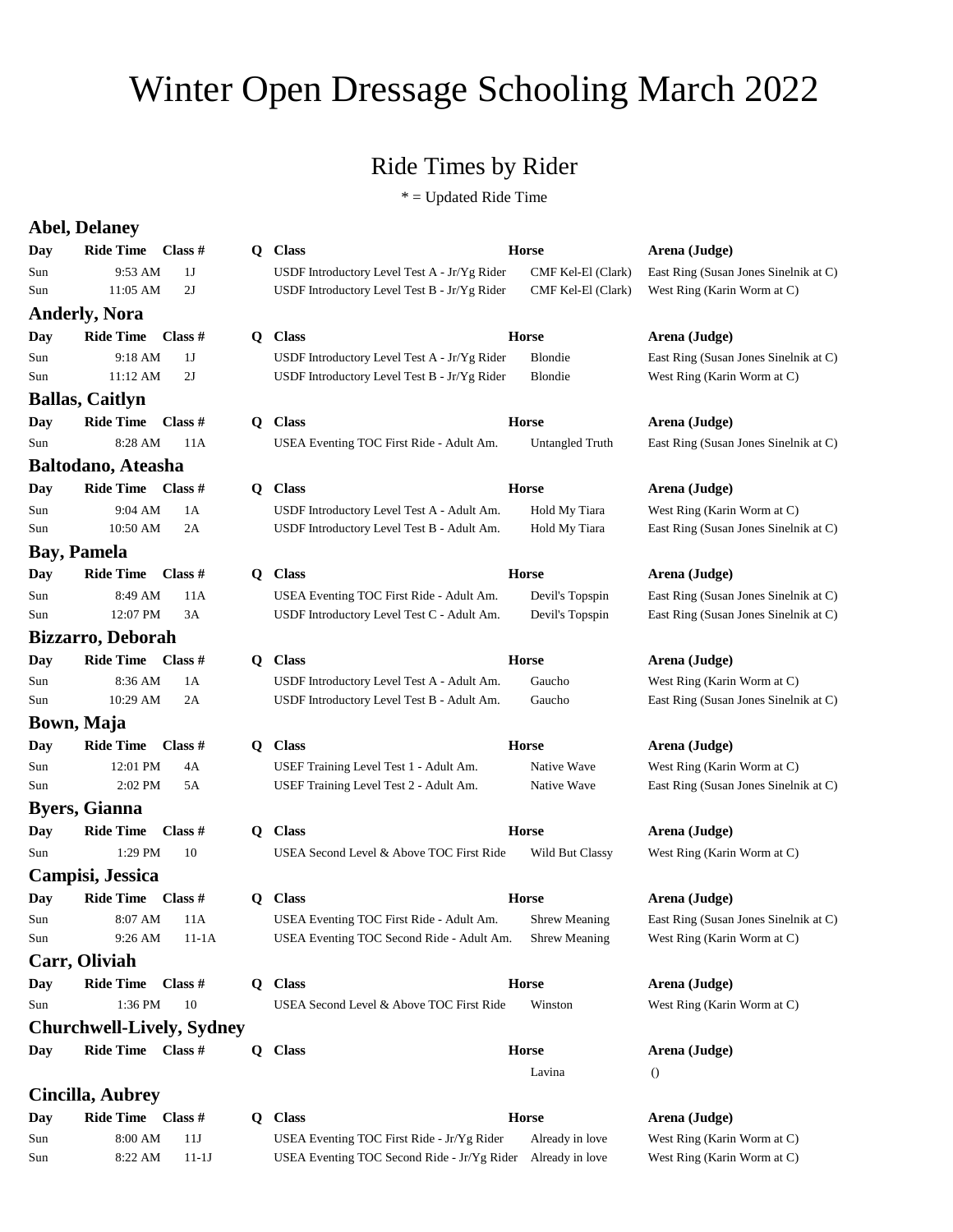## **Cowan, Holly**

|            | Соман, попу             |  |
|------------|-------------------------|--|
|            | Day Ride Time Class #   |  |
| Sun        | 11:25 AM 3J             |  |
|            | Curtiss, Alexandra      |  |
|            | Day Ride Time Class #   |  |
| Sun        | 12:08 PM<br>50          |  |
| Sun        | 1:20 PM<br>4O           |  |
|            | Decker, Sarah           |  |
|            | Day Ride Time Class #   |  |
| Sun        | 11:26 AM 4J             |  |
| Sun        | 1:27 PM<br>- 14         |  |
|            | DiPierro, Sarah         |  |
|            | Day Ride Time Class #   |  |
| Sun        | 8:42 AM 11A             |  |
|            | <b>Engroff, Madison</b> |  |
|            | Day Ride Time Class #   |  |
| Sun        | 9:39 AM<br>1J           |  |
| Sun        | 10:30 AM 2J             |  |
|            | Fynn, Helena            |  |
|            | Day Ride Time Class #   |  |
| Sun        | 11:40 AM 4J             |  |
| Sun        | 1:48 PM 5J              |  |
|            | gargiulo, michelle      |  |
|            | Day Ride Time Class #   |  |
| Sun        | 1:53 PM 8               |  |
| Sun        | 2:30 PM<br>7            |  |
| Gold, Beth |                         |  |
|            | Day Ride Time Class #   |  |
| Sun        | 2:07 PM 8               |  |
| Sun        | 2:44 PM<br>-7           |  |
|            | Gomez, Emilia           |  |
|            | Day Ride Time Class #   |  |
| <b>Sun</b> | 9:46 AM<br>1 J          |  |
| Sun        | 10:44 AM<br>2J          |  |
|            | Gorham, Hudson          |  |
| Day        | Ride Time Class #       |  |
| Sun        | 9:03 AM<br>11A          |  |
|            | Graham, Amanda          |  |
| Day        | Ride Time Class #       |  |
| Sun        | 1:55 PM<br>5A           |  |
| Sun        | 2:16 PM<br>7            |  |
|            | Graham, Becky           |  |
| Day        | Ride Time Class #       |  |
| Sun        | 2:14 PM<br>8            |  |
|            |                         |  |

| Day | <b>Ride Time</b> | Class #         |
|-----|------------------|-----------------|
| Sun | $8:15$ AM        | 11 <sub>O</sub> |

|     | Cowan, Livily           |           |    |                                              |                      |                                       |
|-----|-------------------------|-----------|----|----------------------------------------------|----------------------|---------------------------------------|
| Day | <b>Ride Time</b>        | Class $#$ |    | Q Class                                      | <b>Horse</b>         | Arena (Judge)                         |
| Sun | 11:25 AM                | 3J        |    | USDF Introductory Level Test C - Jr/Yg Rider | <b>Stolen Parcel</b> | East Ring (Susan Jones Sinelnik at C) |
|     | Curtiss, Alexandra      |           |    |                                              |                      |                                       |
| Day | <b>Ride Time</b>        | Class $#$ |    | Q Class                                      | <b>Horse</b>         | Arena (Judge)                         |
| Sun | 12:08 PM                | 50        |    | USEF Training Level Test 2 - Open            | Spate                | West Ring (Karin Worm at C)           |
| Sun | 1:20 PM                 | 40        |    | USEF Training Level Test 1 - Open            | Spate                | East Ring (Susan Jones Sinelnik at C) |
|     | Decker, Sarah           |           |    |                                              |                      |                                       |
| Day | <b>Ride Time</b>        | Class $#$ | Q. | <b>Class</b>                                 | <b>Horse</b>         | Arena (Judge)                         |
| Sun | 11:26 AM                | 4J        |    | USEF Training Level Test 1 - Jr/Yg Rider     | Stella               | West Ring (Karin Worm at C)           |
| Sun | 1:27 PM                 | 14        |    | USEF Training Level Test 1 (HC)              | Stella               | East Ring ()                          |
|     | DiPierro, Sarah         |           |    |                                              |                      |                                       |
| Day | <b>Ride Time</b>        | Class #   | Q. | <b>Class</b>                                 | <b>Horse</b>         | Arena (Judge)                         |
| Sun | 8:42 AM                 | 11A       |    | USEA Eventing TOC First Ride - Adult Am.     | Jojo Bizarro         | East Ring (Susan Jones Sinelnik at C) |
|     |                         |           |    |                                              |                      |                                       |
|     | <b>Engroff, Madison</b> |           |    |                                              |                      |                                       |
| Day | Ride Time Class #       |           | Q. | <b>Class</b>                                 | <b>Horse</b>         | Arena (Judge)                         |
| Sun | 9:39 AM                 | 1J        |    | USDF Introductory Level Test A - Jr/Yg Rider | Dark Song            | East Ring (Susan Jones Sinelnik at C) |
| Sun | 10:30 AM                | 2J        |    | USDF Introductory Level Test B - Jr/Yg Rider | Dark Song            | West Ring (Karin Worm at C)           |
|     | Fynn, Helena            |           |    |                                              |                      |                                       |
| Day | <b>Ride Time</b>        | Class $#$ | Q. | <b>Class</b>                                 | <b>Horse</b>         | Arena (Judge)                         |
| Sun | 11:40 AM                | 4J        |    | USEF Training Level Test 1 - Jr/Yg Rider     | Manhattan "Tanner"   | West Ring (Karin Worm at C)           |
| Sun | 1:48 PM                 | 5J        |    | USEF Training Level Test 2 - Jr/Yg Rider     | Manhattan "Tanner"   | East Ring (Susan Jones Sinelnik at C) |
|     | gargiulo, michelle      |           |    |                                              |                      |                                       |
| Day | <b>Ride Time</b>        | Class #   |    | Q Class                                      | <b>Horse</b>         | Arena (Judge)                         |
| Sun | 1:53 PM                 | 8         |    | <b>USEF</b> Level Test 2                     | Valentino            | West Ring (Karin Worm at C)           |
| Sun | 2:30 PM                 | 7         |    | <b>USEF</b> Level Test 1                     | Valentino            | East Ring (Susan Jones Sinelnik at C) |
|     | Gold, Beth              |           |    |                                              |                      |                                       |
| Day | <b>Ride Time</b>        | Class $#$ | Q. | <b>Class</b>                                 | <b>Horse</b>         | Arena (Judge)                         |
| Sun | 2:07 PM                 | 8         |    | <b>USEF</b> Level Test 2                     | Pick Me A Daisy      | West Ring (Karin Worm at C)           |
| Sun | 2:44 PM                 | 7         |    | <b>USEF</b> Level Test 1                     | Pick Me A Daisy      | East Ring (Susan Jones Sinelnik at C) |
|     | Gomez, Emilia           |           |    |                                              |                      |                                       |
| Day | <b>Ride Time</b>        | Class #   | Q. | <b>Class</b>                                 | <b>Horse</b>         | Arena (Judge)                         |
| Sun | 9:46 AM                 | 1J        |    | USDF Introductory Level Test A - Jr/Yg Rider | Love Bug             | East Ring (Susan Jones Sinelnik at C) |
| Sun | 10:44 AM                | 2J        |    | USDF Introductory Level Test B - Jr/Yg Rider | Love Bug             | West Ring (Karin Worm at C)           |
|     | Gorham, Hudson          |           |    |                                              |                      |                                       |
| Day | Ride Time Class #       |           |    | Q Class                                      | <b>Horse</b>         | Arena (Judge)                         |
| Sun | 9:03 AM                 | 11A       |    | USEA Eventing TOC First Ride - Adult Am.     | No Remorse           | East Ring (Susan Jones Sinelnik at C) |
|     | Graham, Amanda          |           |    |                                              |                      |                                       |
| Day | <b>Ride Time</b>        | Class $#$ | Q. | <b>Class</b>                                 | <b>Horse</b>         | Arena (Judge)                         |
| Sun | 1:55 PM                 | 5A        |    | USEF Training Level Test 2 - Adult Am.       | L.A, Baltic Silver   | East Ring (Susan Jones Sinelnik at C) |
|     |                         |           |    |                                              | Star                 |                                       |
| Sun | $2:16$ PM               | 7         |    | <b>USEF</b> Level Test 1                     | L.A, Baltic Silver   | East Ring (Susan Jones Sinelnik at C) |
|     |                         |           |    |                                              | Star                 |                                       |
|     | <b>Graham, Becky</b>    |           |    |                                              |                      |                                       |
| Day | <b>Ride Time</b>        | Class $#$ | Q. | <b>Class</b>                                 | <b>Horse</b>         | Arena (Judge)                         |
| Sun | 2:14 PM                 | 8         |    | <b>USEF</b> Level Test 2                     | Change of heart      | West Ring (Karin Worm at C)           |
| Sun | 2:51 PM                 | 7         |    | USEF Level Test 1                            | Change of heart      | East Ring (Susan Jones Sinelnik at C) |
|     | Harryman, Jenevee       |           |    |                                              |                      |                                       |

**Data Ride Times Arena (Judge) Class**  $\qquad$  **Horse**  $\qquad$  **Arena (Judge)** USEA Eventing TOC First Ride - Open Nellies Comet West Ring (Karin Worm at C)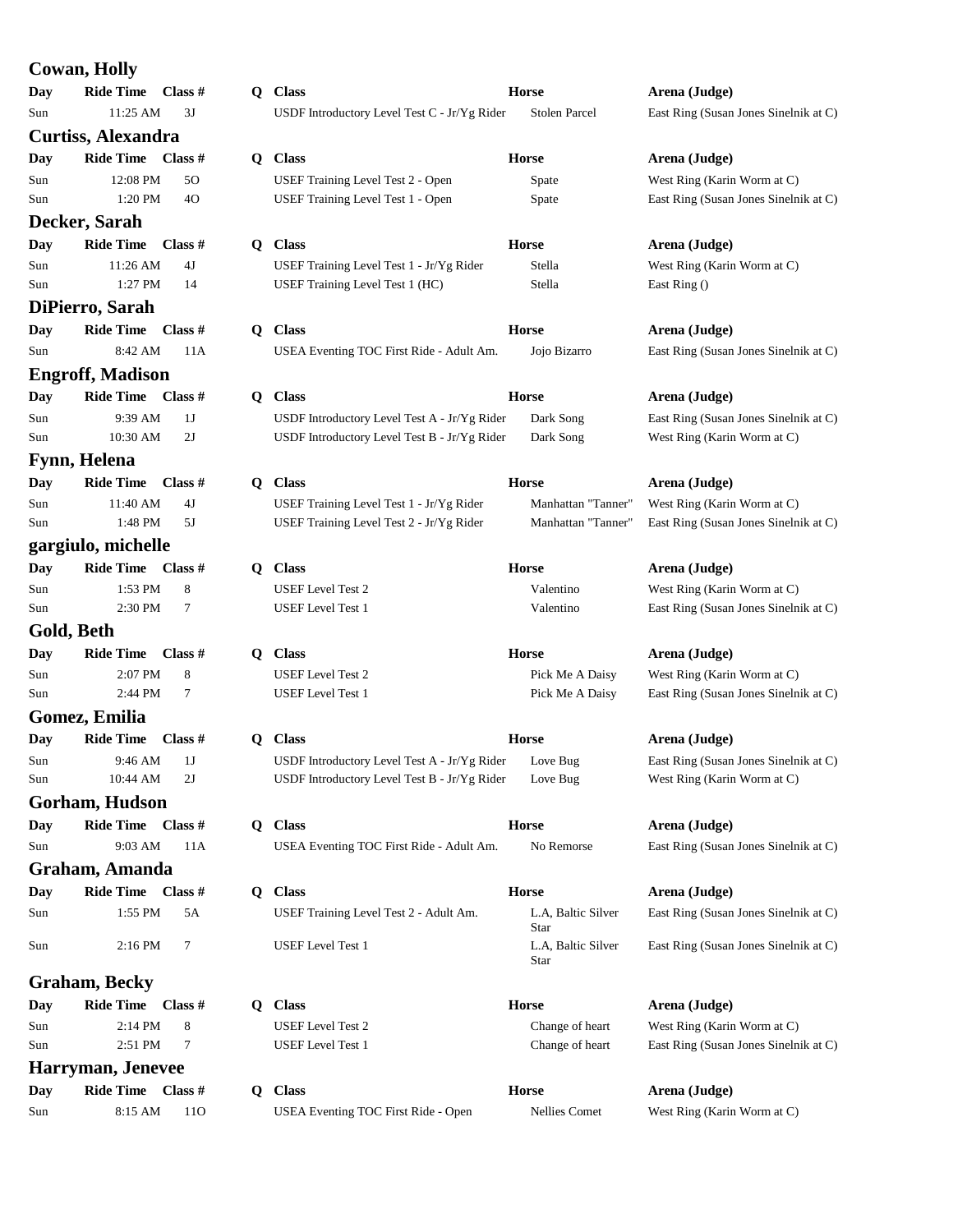|            | <b>Hatton, Andria</b>               |          |   |                              |
|------------|-------------------------------------|----------|---|------------------------------|
| Day        | Ride Time Class #                   |          |   | Q Class                      |
| Sun        | 10:51 AM 2J                         |          |   | <b>USDFI</b>                 |
| Sun        | 11:39 AM 3J                         |          |   | <b>USDFI</b>                 |
|            | Herbs, Bobbie                       |          |   |                              |
|            | Day Ride Time Class #               |          |   | Q Class                      |
| Sun        | 8:14 AM 11A                         |          |   | <b>USEA1</b>                 |
| Sun        | 9:33 AM                             | $11-1A$  |   | <b>USEA</b>                  |
|            | Humble, Emma                        |          |   |                              |
|            | Day Ride Time Class #               |          |   | Q Class                      |
| Sun        | 12:22 PM                            | 6        |   | USEF <sub>1</sub>            |
|            |                                     |          |   |                              |
| Sun        | $1:41$ PM $5J$                      |          |   | <b>USEF1</b>                 |
|            | Humble, Jennifer                    |          |   |                              |
|            | Day Ride Time Class #               |          |   | Q Class                      |
| Sun        | 11:18 AM                            | 2A       |   | <b>USDFI</b>                 |
| Sun        | 12:14 PM 3A                         |          |   | USDF I                       |
|            |                                     |          |   |                              |
|            | <b>Kelly, Allison</b>               |          |   |                              |
|            | Day Ride Time Class #               |          |   | Q Class                      |
| Sun<br>Sun | 8:29 AM<br>11:04 AM 2A              | 1A       |   | <b>USDFI</b><br><b>USDFI</b> |
|            |                                     |          |   |                              |
|            | Label, Katie                        |          |   |                              |
|            | Day Ride Time Class #               |          |   | Q Class                      |
| Sun        | 8:35 AM<br>9:11 AM 11-1A            | 11A      |   | <b>USEA</b>                  |
| Sun        |                                     |          |   | <b>USEA</b>                  |
|            | Lauezzari, Olivia                   |          |   |                              |
|            | Day Ride Time Class #               |          |   | Q Class                      |
| Sun        | 8:21 AM 11A                         |          |   | <b>USEA</b>                  |
| Sun        | 9:40 AM 11-1A                       |          |   | <b>USEA</b>                  |
|            | <b>Lawrence, Sharielle</b>          |          |   |                              |
|            | Day Ride Time Class #               |          |   | Q Class                      |
| Sun        | 1:21 PM                             | 10       |   | USEA :                       |
|            |                                     |          |   |                              |
|            | Lipow, Abigail<br>Ride Time Class # |          |   |                              |
| <b>Day</b> | 2:35 PM                             |          |   | Q Class                      |
| Sun<br>Sun | 3:14 PM                             | 8<br>9   |   | <b>USEFI</b><br>USEF I       |
|            |                                     |          |   |                              |
|            | Lord, Cheyenne                      |          |   |                              |
| Day        | Ride Time Class #                   |          |   | Q Class                      |
| Sun<br>Sun | 8:43 AM<br>10:36 AM                 | 1A<br>2A |   | <b>USDFI</b><br>USDF I       |
|            |                                     |          |   |                              |
|            | Lubov, Victoria                     |          |   |                              |
| Day        | Ride Time Class #                   |          | Q | <b>Class</b>                 |
| Sun        | 10:09 AM                            | 2J       |   | USDF I                       |
| Sun        | 11:46 AM                            | 3J       |   | USDF I                       |
|            | Luedekke, Camryn                    |          |   |                              |
| Day        | Ride Time Class #                   |          | Q | <b>Class</b>                 |
| Sun        | 9:32 AM                             | 1J       |   | <b>USDFI</b>                 |
| Sun        | 10:58 AM                            | 2J       |   | USDF I                       |

| uuria                |           |       |                                                                                       |                                              |
|----------------------|-----------|-------|---------------------------------------------------------------------------------------|----------------------------------------------|
| : Time               | Class #   |       | Q Class                                                                               | Horse                                        |
| 10:51 AM<br>11:39 AM | 2J        |       | USDF Introductory Level Test B - Jr/Yg Rider                                          | Curley Sue                                   |
|                      | 3J        |       | USDF Introductory Level Test C - Jr/Yg Rider                                          | Curley Sue                                   |
| bbie                 |           |       |                                                                                       |                                              |
| : Time               | Class #   | Q.    | <b>Class</b>                                                                          | <b>Horse</b>                                 |
| 8:14 AM<br>9:33 AM   | 11A       | 11-1A | USEA Eventing TOC First Ride - Adult Am.<br>USEA Eventing TOC Second Ride - Adult Am. | <b>Whitty Remark</b><br><b>Whitty Remark</b> |
| <b>lmma</b>          |           |       |                                                                                       |                                              |
| : Time               | Class #   |       | Q Class                                                                               | <b>Horse</b>                                 |
| 12:22 PM             | 6         |       | <b>USEF Training Level Test 3</b>                                                     | Foxwoods Inferno                             |
|                      |           |       |                                                                                       | Humble                                       |
| 1:41 PM              | 5J        |       | USEF Training Level Test 2 - Jr/Yg Rider                                              | Foxwoods Inferno<br>Humble                   |
| ennifer              |           |       |                                                                                       |                                              |
| : Time               | Class #   |       | Q Class                                                                               | <b>Horse</b>                                 |
| 11:18 AM             | 2A        |       | USDF Introductory Level Test B - Adult Am.                                            | Feeling the Thunde                           |
| 12:14 PM             | 3A        |       | USDF Introductory Level Test C - Adult Am.                                            | Feeling the Thunde                           |
| son                  |           |       |                                                                                       |                                              |
| Time                 | Class #   |       | Q Class                                                                               | <b>Horse</b>                                 |
| 8:29 AM              | 1А        |       | USDF Introductory Level Test A - Adult Am.                                            | Camillo                                      |
| 11:04 AM             | 2A        |       | USDF Introductory Level Test B - Adult Am.                                            | Camillo                                      |
| ie                   |           |       |                                                                                       |                                              |
| Time                 | Class #   | Q.    | <b>Class</b>                                                                          | <b>Horse</b>                                 |
| 8:35 AM              | 11A       |       | USEA Eventing TOC First Ride - Adult Am.<br>USEA Eventing TOC Second Ride - Adult Am. | Mr. Big Blue Eyes                            |
| 9:11 AM              |           | 11-1A |                                                                                       | Mr. Big Blue Eyes                            |
| , Olivia             |           |       |                                                                                       |                                              |
| : Time               | Class #   | Q.    | <b>Class</b>                                                                          | <b>Horse</b>                                 |
| 8:21 AM              | 11A       |       | USEA Eventing TOC First Ride - Adult Am.                                              | A Pennie For Your<br>Thoughts                |
| 9:40 AM              |           | 11-1A | USEA Eventing TOC Second Ride - Adult Am.                                             | A Pennie For Your<br>Thoughts                |
| , Sharielle          |           |       |                                                                                       |                                              |
| : Time               | Class $#$ |       | Q Class                                                                               | <b>Horse</b>                                 |
| $1:21$ PM $10$       |           |       | USEA Second Level & Above TOC First Ride                                              | HS Wrosaletti                                |
| igail                |           |       |                                                                                       |                                              |
| : Time               | Class #   |       | O Class                                                                               | <b>Horse</b>                                 |
| 2:35 PM              | 8         |       | <b>USEF</b> Level Test 2                                                              | Heitrak's Yari                               |
| $3:14$ PM            | 9         |       | <b>USEF</b> Level Test 3                                                              | Heitrak's Yari                               |
| yenne                |           |       |                                                                                       |                                              |
| <b>Time</b>          | Class #   |       | Q Class                                                                               | <b>Horse</b>                                 |
| 8:43 AM              | 1A        |       | USDF Introductory Level Test A - Adult Am.                                            | Hero's Reaction                              |
| 10:36 AM             | 2A        |       | USDF Introductory Level Test B - Adult Am.                                            | Hero's Reaction                              |
| ctoria               |           |       |                                                                                       |                                              |
| : Time               | Class $#$ |       | Q Class                                                                               | <b>Horse</b>                                 |
| 10:09 AM             | 2J        |       | USDF Introductory Level Test B - Jr/Yg Rider                                          | The Lightning Thie                           |
| 11:46 AM             | 3J        |       | USDF Introductory Level Test C - Jr/Yg Rider                                          | The Lightning Thie                           |
| <b>Camryn</b>        |           |       |                                                                                       |                                              |
| Time                 | Class #   | Q     | <b>Class</b>                                                                          | <b>Horse</b>                                 |

Introductory Level Test A - Jr/Yg Rider Myrtle East Ring (Susan Jones Sinelnik at C) Introductory Level Test B - Jr/Yg Rider Myrtle West Ring (Karin Worm at C)

East Ring (Susan Jones Sinelnik at C) West Ring (Karin Worm at C)  $Area (Judge)$ West Ring (Karin Worm at C) East Ring (Susan Jones Sinelnik at C)  $Area (Judge)$ er East Ring (Susan Jones Sinelnik at C) er East Ring (Susan Jones Sinelnik at C)

 $Area (Judge)$ 

 $Area (Judge)$ 

West Ring (Karin Worm at C) East Ring (Susan Jones Sinelnik at C)

 $Area (Judge)$ West Ring (Karin Worm at C) East Ring (Susan Jones Sinelnik at C)

 $Area (Judge)$ East Ring (Susan Jones Sinelnik at C) West Ring (Karin Worm at C)

 $Area (Judge)$ East Ring (Susan Jones Sinelnik at C)

West Ring (Karin Worm at C)

 $Area (Judge)$ West Ring (Karin Worm at C)

 $Area (Judge)$ West Ring (Karin Worm at C) East Ring (Susan Jones Sinelnik at C)

 $Area (Judge)$ West Ring (Karin Worm at C) East Ring (Susan Jones Sinelnik at C)

 $Area (Judge)$ ef West Ring (Karin Worm at C) ef East Ring (Susan Jones Sinelnik at C)

## $Area (Judge)$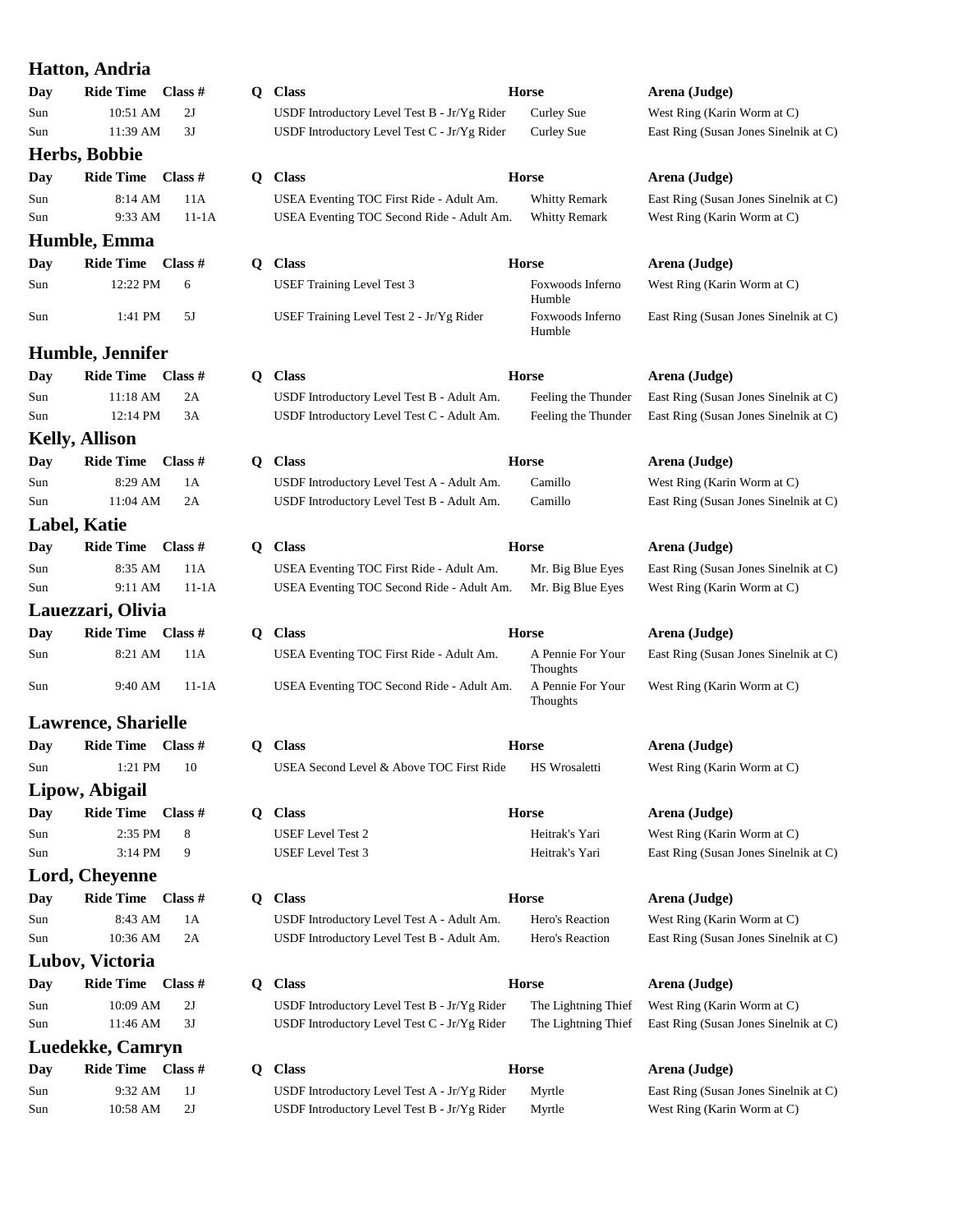| McCarty, Kendra |                            |                |  |  |  |
|-----------------|----------------------------|----------------|--|--|--|
| Day             | Ride Time Class #          |                |  |  |  |
| Sun             | 8:56 AM                    | 11A            |  |  |  |
| Sun             | 12:00 PM 3A                |                |  |  |  |
|                 | <b>McGowan, Hailey</b>     |                |  |  |  |
| Day             | Ride Time Class #          |                |  |  |  |
| Sun             | 8:50 AM 1A                 |                |  |  |  |
| Sun             | 10:22 AM                   | 2A             |  |  |  |
|                 | Merino, Rachel             |                |  |  |  |
| Day             | Ride Time Class #          |                |  |  |  |
| Sun             | 8:57 AM                    | 1A             |  |  |  |
| Sun             | 10:43 AM                   | 2A             |  |  |  |
|                 | <b>Montagano, Melanie</b>  |                |  |  |  |
|                 | Day Ride Time Class #      |                |  |  |  |
| Sun             | 2:00 PM                    | - 8            |  |  |  |
| Sun             | 2:37 PM                    | $\overline{7}$ |  |  |  |
|                 | <b>Morris, Jenny</b>       |                |  |  |  |
| Day             | Ride Time Class #          |                |  |  |  |
| Sun             | 8:00 AM 11A                |                |  |  |  |
| Sun             | 9:19 AM 11-1A              |                |  |  |  |
|                 | <b>Murphy, Katie</b>       |                |  |  |  |
|                 | Day Ride Time Class #      |                |  |  |  |
| Sun             | $11:33$ AM $4J$            |                |  |  |  |
| Sun             | 1:34 PM 5J                 |                |  |  |  |
|                 | <b>Oesting, Bethany</b>    |                |  |  |  |
| Day             | Ride Time Class #          |                |  |  |  |
| Sun             | $2:28 \text{ PM} \qquad 8$ |                |  |  |  |
| Sun             | 3:06 PM 9                  |                |  |  |  |
|                 | Price, Lorin               |                |  |  |  |
|                 | Day Ride Time Class #      |                |  |  |  |
| Sun             | $1:13$ PM $40$             |                |  |  |  |
|                 | <b>Radcliff, Carmen</b>    |                |  |  |  |
|                 | Day Ride Time Class #      |                |  |  |  |
| Sun             | 10:02 AM                   | 2J             |  |  |  |
| Sun             | 11:32 AM                   | 3J             |  |  |  |
|                 | <b>Richards, Julie</b>     |                |  |  |  |
| Day             | Ride Time Class #          |                |  |  |  |
| Sun             | $11:11$ AM                 | 2A             |  |  |  |
|                 |                            |                |  |  |  |
|                 | Rocap, Samantha            |                |  |  |  |
| Day             | Ride Time Class #          |                |  |  |  |
| Sun             | 11:47 AM 4A                |                |  |  |  |
| Sun             | 12:21 PM                   | 3A             |  |  |  |
|                 | Rossi, Samantha            |                |  |  |  |
| Day             | Ride Time Class #          |                |  |  |  |
| Sun             | 9:11 AM                    | 1J             |  |  |  |
| Sun             | 11:19 AM 2J                |                |  |  |  |
|                 | Scholtz, Uaede             |                |  |  |  |
| Day             | Ride Time Class #          |                |  |  |  |
| Sun             | 10:37 AM 2J                |                |  |  |  |
| Sun             | 11:53 AM 3J                |                |  |  |  |

|    | Q Class                                      | <b>Horse</b>              | Arena (Judge)                                            |
|----|----------------------------------------------|---------------------------|----------------------------------------------------------|
|    | USEA Eventing TOC First Ride - Adult Am.     | <b>Ballyrimmon Copper</b> | East Ring (Susan Jones Sinelnik at C)                    |
|    | USDF Introductory Level Test C - Adult Am.   |                           | Ballyrimmon Copper East Ring (Susan Jones Sinelnik at C) |
| Q. | <b>Class</b>                                 | <b>Horse</b>              | Arena (Judge)                                            |
|    | USDF Introductory Level Test A - Adult Am.   | Hope Messenger            | West Ring (Karin Worm at C)                              |
|    | USDF Introductory Level Test B - Adult Am.   | Hope Messenger            | East Ring (Susan Jones Sinelnik at C)                    |
|    | Q Class                                      | <b>Horse</b>              | Arena (Judge)                                            |
|    | USDF Introductory Level Test A - Adult Am.   | <b>Heyday Demetrius</b>   | West Ring (Karin Worm at C)                              |
|    | USDF Introductory Level Test B - Adult Am.   | <b>Heyday Demetrius</b>   | East Ring (Susan Jones Sinelnik at C)                    |
| Q. | <b>Class</b>                                 | <b>Horse</b>              | Arena (Judge)                                            |
|    | <b>USEF</b> Level Test 2                     | <b>Sixbits</b>            | West Ring (Karin Worm at C)                              |
|    | <b>USEF</b> Level Test 1                     | <b>Sixbits</b>            | East Ring (Susan Jones Sinelnik at C)                    |
| Q. | <b>Class</b>                                 | <b>Horse</b>              | Arena (Judge)                                            |
|    | USEA Eventing TOC First Ride - Adult Am.     | The Golden Ticket         | East Ring (Susan Jones Sinelnik at C)                    |
|    | USEA Eventing TOC Second Ride - Adult Am.    | The Golden Ticket         | West Ring (Karin Worm at C)                              |
|    | Q Class                                      | <b>Horse</b>              | Arena (Judge)                                            |
|    | USEF Training Level Test 1 - Jr/Yg Rider     | Boomer                    | West Ring (Karin Worm at C)                              |
|    | USEF Training Level Test 2 - Jr/Yg Rider     | Boomer                    | East Ring (Susan Jones Sinelnik at C)                    |
| Q  | <b>Class</b>                                 | <b>Horse</b>              | Arena (Judge)                                            |
|    | <b>USEF</b> Level Test 2                     | <b>FMF</b> Olivia         | West Ring (Karin Worm at C)                              |
|    | <b>USEF</b> Level Test 3                     | <b>FMF</b> Olivia         | East Ring (Susan Jones Sinelnik at C)                    |
|    | Q Class                                      | <b>Horse</b>              | Arena (Judge)                                            |
|    | USEF Training Level Test 1 - Open            | True Helga                | East Ring (Susan Jones Sinelnik at C)                    |
|    | O Class                                      | <b>Horse</b>              | Arena (Judge)                                            |
|    | USDF Introductory Level Test B - Jr/Yg Rider | <b>Black Thai Affair</b>  | West Ring (Karin Worm at C)                              |
|    | USDF Introductory Level Test C - Jr/Yg Rider | Black Thai Affair         | East Ring (Susan Jones Sinelnik at C)                    |
| Q  | <b>Class</b>                                 | <b>Horse</b>              | Arena (Judge)                                            |
|    | USDF Introductory Level Test B - Adult Am.   | Playing with Fire         | East Ring (Susan Jones Sinelnik at C)                    |
| Q  | <b>Class</b>                                 | <b>Horse</b>              | Arena (Judge)                                            |
|    | USEF Training Level Test 1 - Adult Am.       | Seek Him First            | West Ring (Karin Worm at C)                              |
|    | USDF Introductory Level Test C - Adult Am.   | Seek Him First            | East Ring (Susan Jones Sinelnik at C)                    |
| Q  | <b>Class</b>                                 | <b>Horse</b>              | Arena (Judge)                                            |
|    | USDF Introductory Level Test A - Jr/Yg Rider | Tito                      | East Ring (Susan Jones Sinelnik at C)                    |
|    | USDF Introductory Level Test B - Jr/Yg Rider | Tito                      | West Ring (Karin Worm at C)                              |
| Q  | <b>Class</b>                                 | <b>Horse</b>              | Arena (Judge)                                            |
|    | USDF Introductory Level Test B - Jr/Yg Rider | Trigger                   | West Ring (Karin Worm at C)                              |

 $Area (Judge)$ West Ring (Karin Worm at C) USDF Introductory Level Test C - Jr/Yg Rider Trigger East Ring (Susan Jones Sinelnik at C)